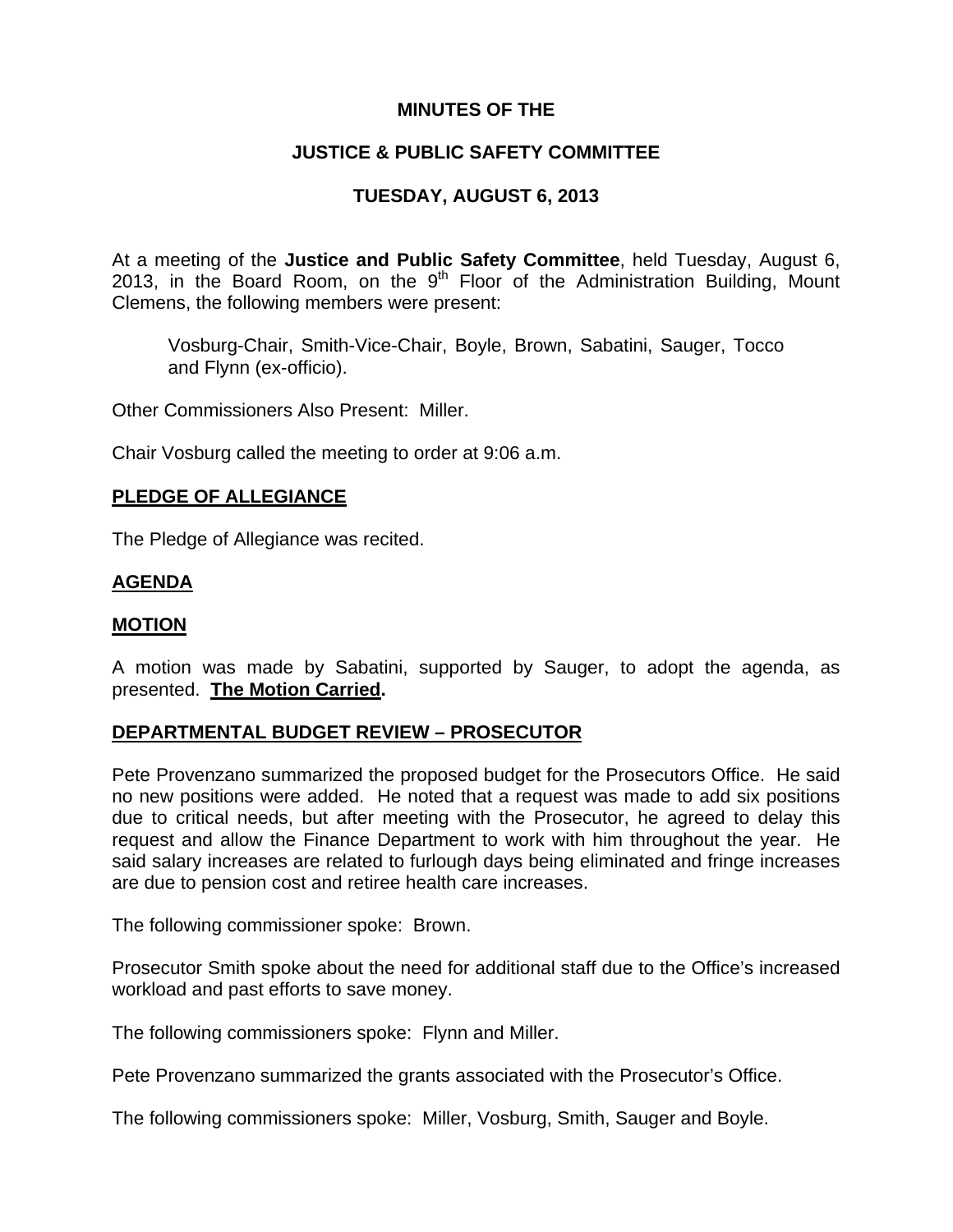### **MOTION**

A motion was made by Sauger, supported by Sabatini, to receive and file the departmental budget review for the Prosecutor's Office. **The Motion Carried**.

### **DEPARTMENTAL BUDGET REVIEW – JUVENILE JUSTICE CENTER**

Pete Provenzano summarized the proposed budget for the Juvenile Justice Center. He referred to the Child Care Fund and indicated that 50 percent of expenditures are paid for by the General Fund and the remainder by the state. He said they have done a good job in keeping costs down and converting full time positions to part-time and have decreased their costs pertaining to placement of children.

Nicole Faulds, Program Director, spoke about strategies for keeping kids out of detention.

The following commissioners spoke: Sabatini, Brown, Boyle and Miller.

### **MOTION**

A motion was made by Brown, supported by Tocco, to receive and file the departmental budget review for the Juvenile Justice Center. **The Motion Carried**.

Chair Vosburg acknowledged Chuck Seidelman who will be retiring this month. Mr. Seidelman introduced Rhonda Westfall, the new JJC Director.

### **DEPARTMENTAL BUDGET REVIEW – DEPT. OF HUMAN SERVICES**

Michael Patterson, County Child Welfare Director, referred to a letter that was distributed which summarizes the department's relationship with the County and includes an overview of current expenditures. He said he is recommending continuation of the Child Care Fund allocations.

The following commissioners spoke: Smith and Miller.

#### **MOTION**

A motion was made by Smith, supported by Brown, to receive and file the departmental budget review for the Department of Human Services. **The Motion Carried**.

### **DEPARTMENTAL BUDGET REVIEW – FRIEND OF THE COURT**

Pete Provenzano summarized the proposed budget for Friend of the Court. He stated that the increases in salaries and wages line item is due to the funding of four positions that Friend of the Court had agreed to hold off filling in the past.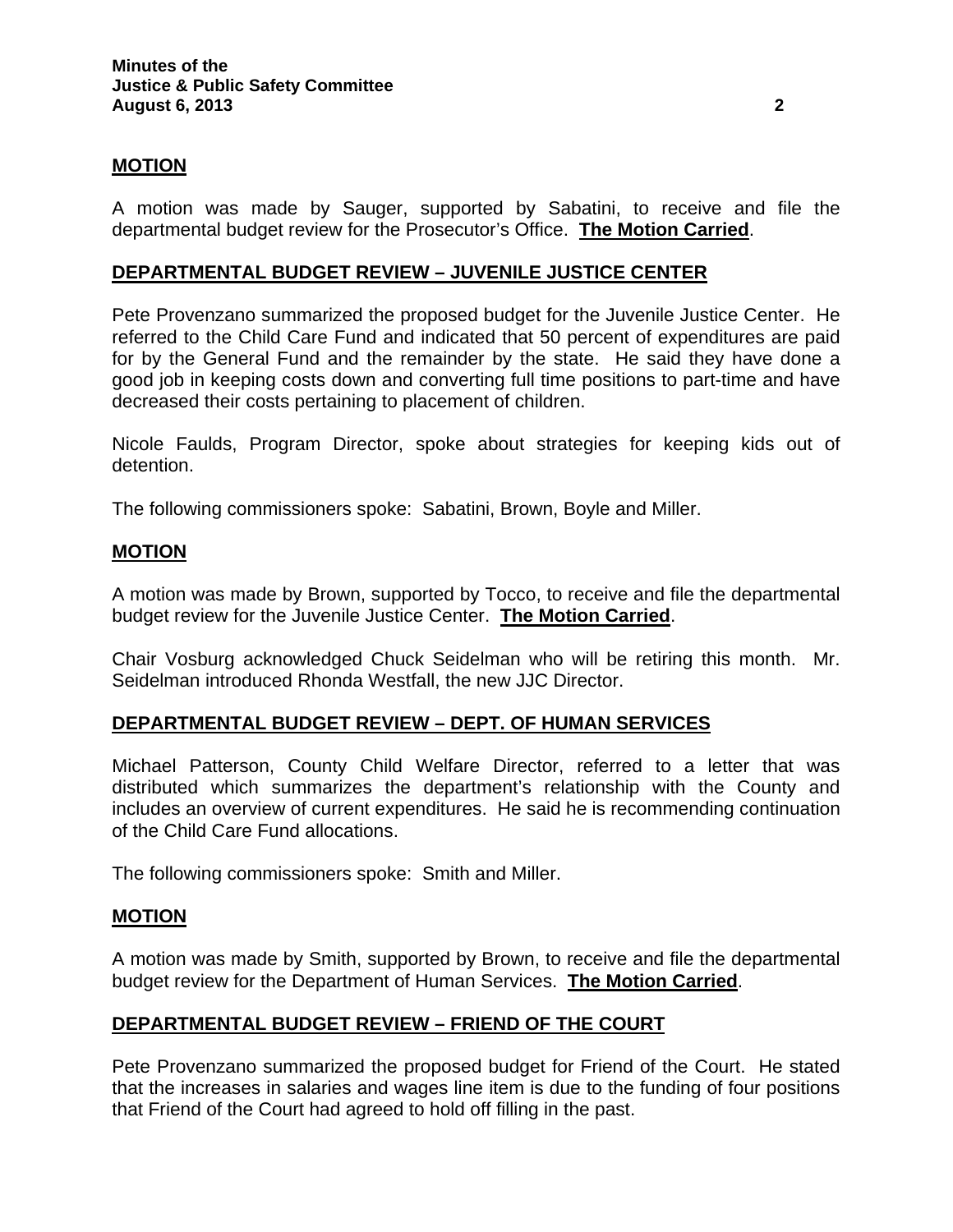The following commissioners asked questions of Mr. Provenzano and Lynn Davidson, Director: Brown, Smith and Miller.

## **MOTION**

A motion was made by Smith, supported by Brown, to receive and file the departmental budget review for Friend of the Court. **The Motion Carried**.

# **DEPARTMENTAL BUDGET REVIEW – PROBATE COURT**

Pete Provenzano summarized the proposed budget for Probate Court. He noted there is a reduction of three positions which is related to the court reorganization proposal.

The following commissioners asked questions of Mr. Provenzano, Jennifer Phillips and John Brennan: Brown and Tocco.

### **MOTION**

A motion was made by Tocco, supported by Smith, to receive and file the departmental budget review for Probate Court. **The Motion Carried**.

### **DEPARTMENTAL BUDGET REVIEW – CIRCUIT COURT**

Pete Provenzano summarized the proposed budget for Circuit Court. He noted that as part of the reorganization, they will be adding three positions, which results in an increase in salaries and wages and fringe benefit costs.

Jennifer Phillips provided an overview of goals and objectives, which included e-filing for all judges and the establishment of a mental health court.

The following commissioners spoke: Miller, Brown, Flynn, Boyle and Sabatini.

### **MOTION**

A motion was made by Brown, supported by Smith, to receive and file the departmental budget review for Circuit Court. **The Motion Carried**.

Judge Foster thanked commissioners and asked that any questions or concerns be forwarded to Ms. Phillips.

### **DEPARTMENTAL BUDGET REVIEW – JUVENILE COURT**

Pete Provenzano summarized the proposed budget for Juvenile Court. He said there is a reduction of three positions, which is due to the court reorganization, and results in a corresponding decrease in salaries and a slight increase in fringe benefits.